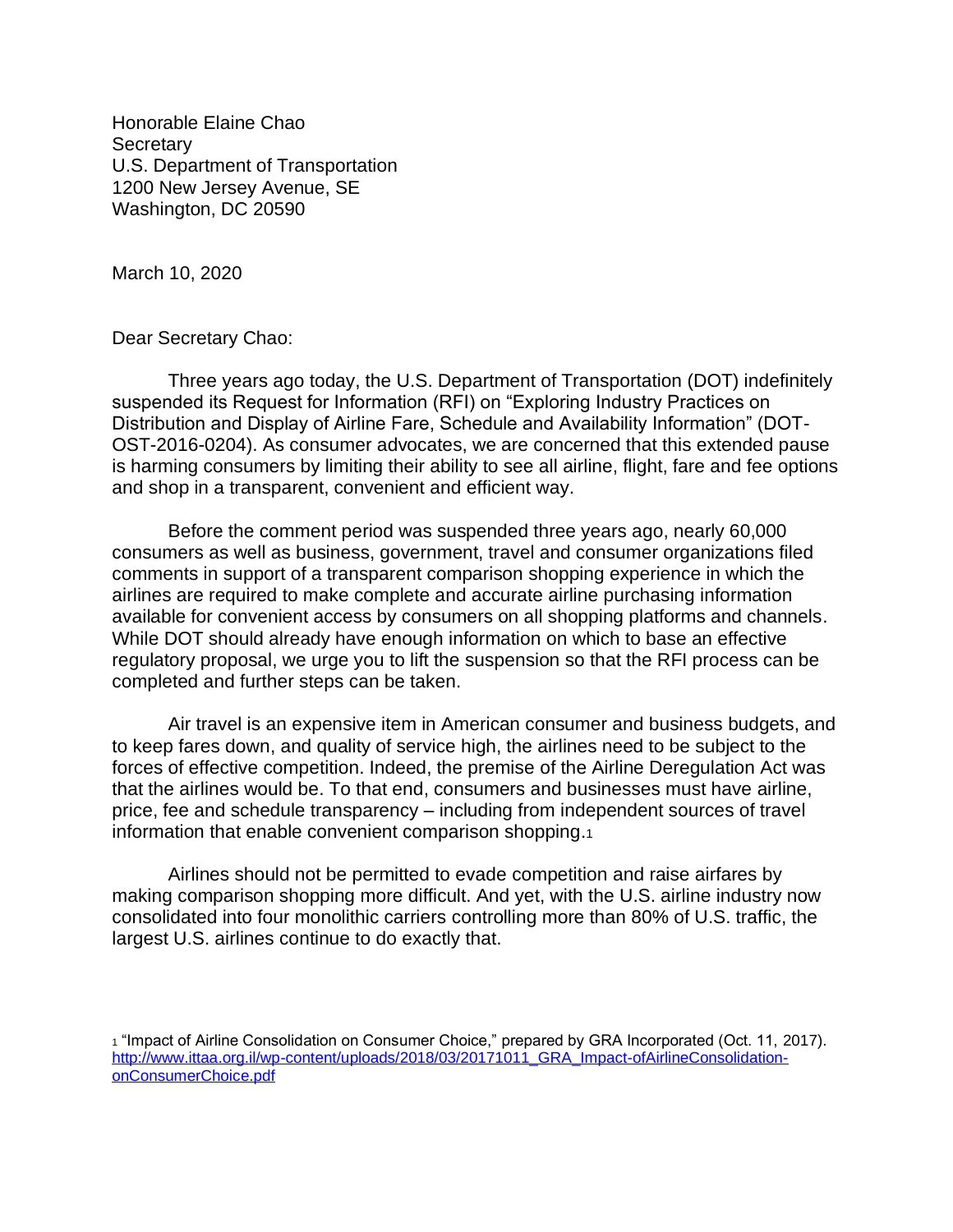The carriers are engaging in this anti-competitive, anti-consumer behavior when the U.S. airline industry has been profitable and consolidated in a way never seen before, with fewer competing carriers and choices for consumers, and record revenues generated from add-on fees that continue to increase, undisciplined by meaningful competition.<sup>2</sup>

According to DOT's announcement on March 10, 2017, the suspension of the comment period was to "allow the President's appointees the opportunity to review and consider this action."<sup>3</sup> We respectfully submit that three years is more than enough time. In fact, airline actions during those three years have made the case for proceeding an even stronger one.

Independent sources of travel information are how most consumers and businesses – especially those that travel less frequently $4$  – determine what airlines fly to their destination and where to get the deals that best suit them. An individual airline's website purposely seeks to avoid giving travelers the ability to choose carriers. And the airline industry is keenly aware that they earn higher revenues on tickets sold through their own walled-garden websites – which increases if they can diminish the effectiveness of shopping for travel using independent third-party purchase outlets.<sup>5</sup>

We urge you to mark this anniversary by immediately lifting the RFI suspension and allowing the nearly 60,000 consumers and other stakeholders who have already shared their thoughts to be heard. We also urge you to proceed with effective rulemaking to ensure that consumers and businesses have convenient and effective access to comprehensive airline, flight, fare and fee information when using independent third-party booking channels for comparison shopping.

<sup>2</sup> "Airlines Are Earning More Than Ever From Extra Fees But Are Causing Travelers More Frustration And Dissatisfaction," Forbes.com (November 21, 2019) by Dan Reed [https://www.forbes.com/sites/danielreed/2019/11/21/airlines-ancillary-revenues-are-going-through-the](https://www.forbes.com/sites/danielreed/2019/11/21/airlines-ancillary-revenues-are-going-through-the-roof-but-also-are-causing-travelers-more-frustration-and-dissatisfaction/#56df304c70f9)[roof-but-also-are-causing-travelers-more-frustration-and-dissatisfaction/#56df304c70f9](https://www.forbes.com/sites/danielreed/2019/11/21/airlines-ancillary-revenues-are-going-through-the-roof-but-also-are-causing-travelers-more-frustration-and-dissatisfaction/#56df304c70f9)

<sup>3</sup> "Exploring Industry Practices on Distribution and Display of Airline Fare, Schedule, and Availability Information," 82 Fed. Reg. 13375 (Mar. 10, 2017) <https://www.govinfo.gov/content/pkg/FR-2017-03-10/pdf/2017-04696.pdf>

<sup>4</sup> American Airlines has reported that 87% of its passengers fly once a year or less. "American Airlines Dropped Some Amazing Stats At Its Media Day," The Points Guy (September 17, 2017) by JT Genter <https://thepointsguy.com/2017/09/american-airlines-amazing-stats/>

<sup>5</sup> "The Future of Airline Distribution, 2016 – 2021," prepared by Henry H. Harteveldt, Atmosphere Research Group (Oct. 2016)

[https://www.iata.org/contentassets/6de4dce5f38b45ce82b0db42acd23d1c/ndc-future-airline-distribution](https://www.iata.org/contentassets/6de4dce5f38b45ce82b0db42acd23d1c/ndc-future-airline-distribution-report.pdf)[report.pdf](https://www.iata.org/contentassets/6de4dce5f38b45ce82b0db42acd23d1c/ndc-future-airline-distribution-report.pdf)